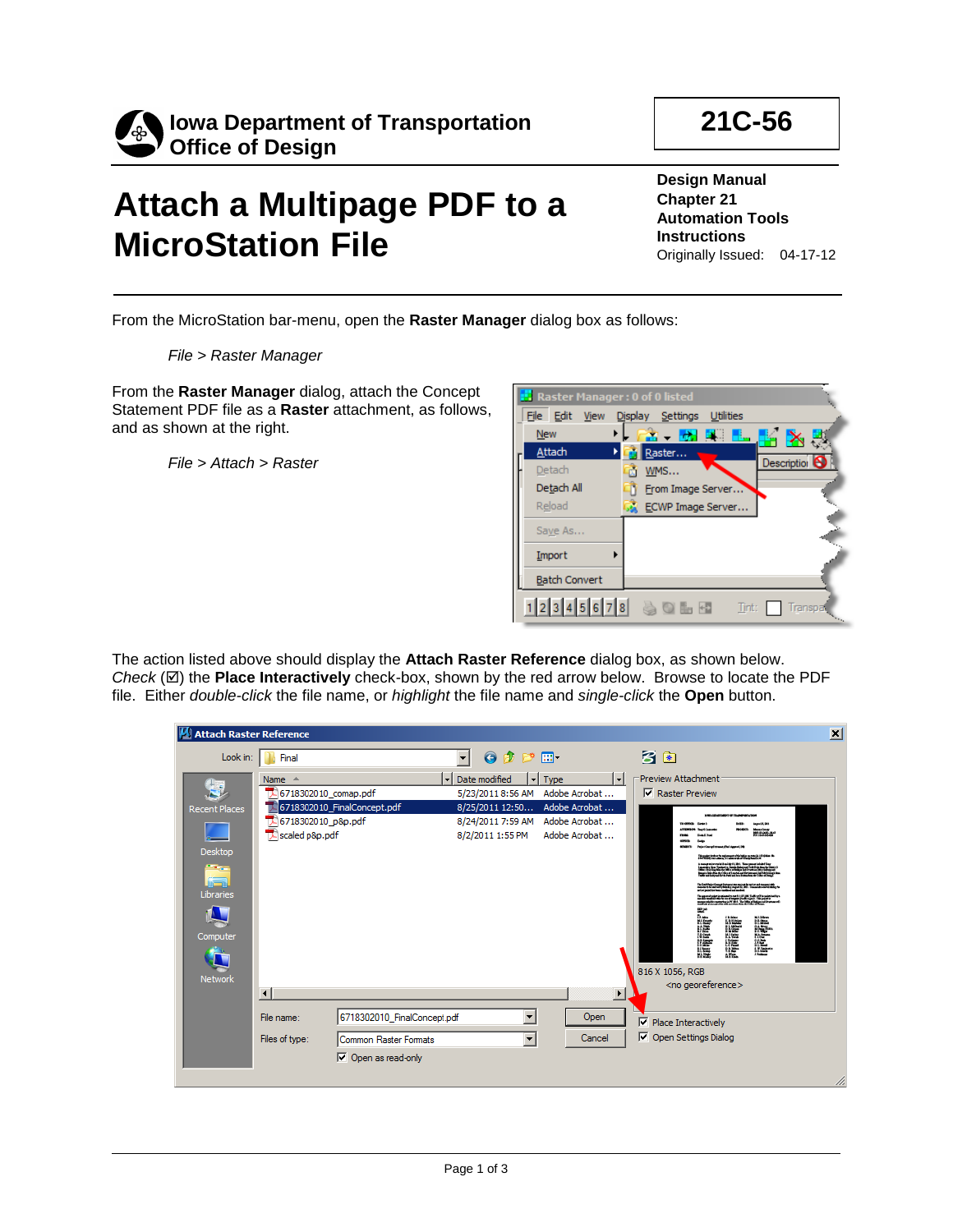The **Raster Attachment Options** dialog opens.

*Click* on **Page 1**

right.

*Select* **Yes** for **Place Interactively**

*Click* the **Attach** button



The **Enter Origin …** command displays at the lower left corner of the MicroStation view, as shown at the right.

*Click* and *accept* the upper left corner of the sheet for the first point, (yellow arrow), then drag to a location on the bottom border for the second point (red arrow).

The first PDF page will appear similar to that shown at the





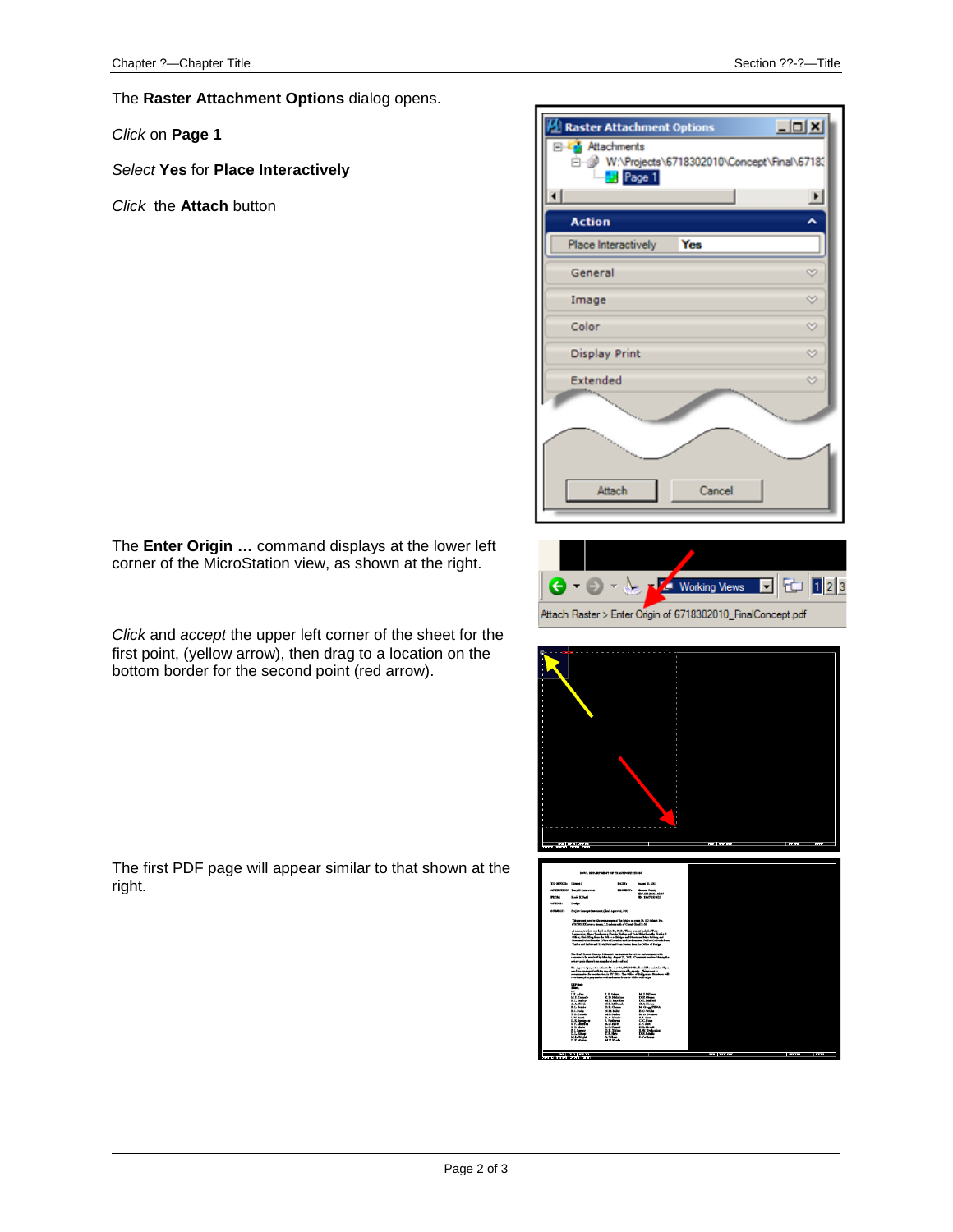If the concept is a multipage pdf, repeat the process as described below.

Do the *File > Attach > Raster* again, and select the same file again.

*Right Click* the file name

*Left Click* the **Page Selection** item

*Click* the next page number, as shown at the right.

*Click* the **OK** button.





*Select* the new page number in the **Raster Attachment Options** dialog

Change to **Place Interactive > Yes**

*click* the **Attach** button

Place the upper left and lower right attachment points for page two, and it should look something like that shown at the right. Continue the process for additional pages.





**NOTE:** To quickly return to the same file to attach additional pages, use the "History" folder in the upper right of the **Attach Raster Reference** dialog, as shown at the right. This will display the last few "browse" locations.